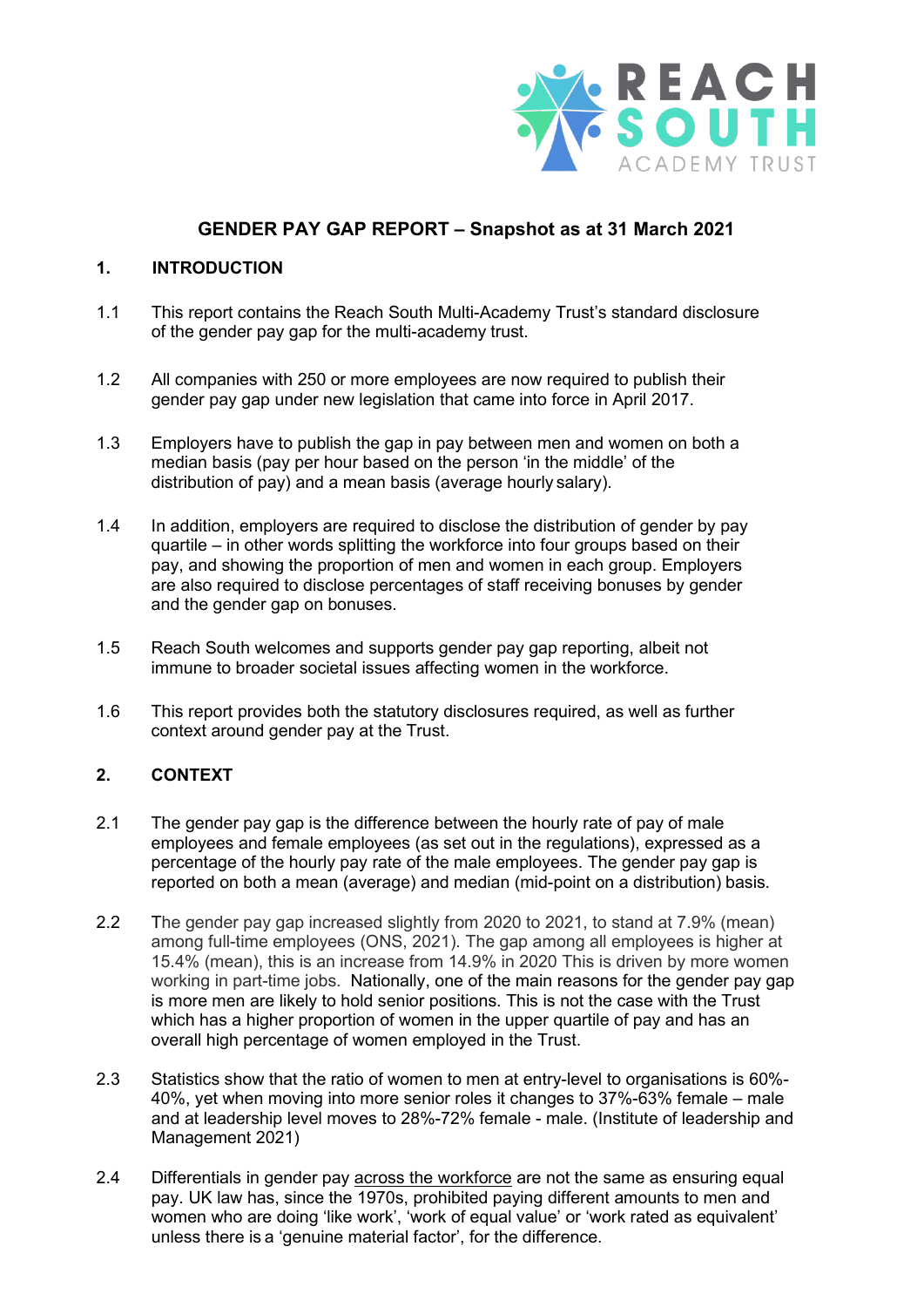

2.5 The Trust remain confident that the gender pay gap does not stem from paying men and women differently for the same equivalent work.

### **3. GENDER AT REACH SOUTH MULTI ACADEMY TRUST (SNAPSHOT AT 31 MARCH 2021)**

- 3.1 Overall the Trust has an 83% female and 17% male workforce which is an increase in the female workforce of 2% since 2020. This is 159 male employees and 765 female employees. This is an increase in the female workforce of 2 since 2020 and is based on a slightly higher proportion of male leavers than female from Millbay Academy due to the Workforce Restructuring Programme in Jan 2021.
- 3.2 The overall average gender pay gap as at 31 March 2021 is 23.42% in favour of men, compared to the UK mean, which is reported by the Office of National Statistics as 15.4% for data submitted in April 2021. There is currently no published data on the national average pay gap in the academy sector for 2021, however on review of 181 Multi Academy Trusts reporting for 2020, the average pay gap was 20.53%. The Trust's average gender pay gap is higher but is showing a year on year decrease.
- 3.3 The fact that there are more women in teaching and support roles (lower paid quartiles) is the major driver of the overall pay gap. Our analysis shows that almost all the pay differential is driven by this factor. Such structural demographics are recognised by the UK government as being the single most significant factor in the overall gender pay gap.

### **5. STATUTORY DISCLOSURES**

5.1 The tables below show the overall median and mean gender pay gap and other data required by statute, based on the hourly rates of pay to those employed on the snapshot day of 31 March 2021.

|                                                      | Difference in the mean<br>hourly pay | Difference in the<br>median hourly pay                                                           |
|------------------------------------------------------|--------------------------------------|--------------------------------------------------------------------------------------------------|
| Reach South pay gap. %<br>difference male to female  | 23.42%                               | 31.47%                                                                                           |
| 2021 National pay gap %<br>difference male to female | 15.4% (ONS Data 2021)                | National data unavailable but<br>this is a decrease from<br>37.12% on 2020 median<br>hourly rate |

### **Difference in the average hourly rate of pay for all employees**

This is an improvement in both the mean and median gender pay gap rates in the previous recording period (31 March 2020). The median pay gap is high as a significant number of women work in schools in part time capacity in lower paid roles, such as cleaning, mealtime assistants, breakfast club assistants etc. It is also because a number of these roles are parttime and women fill more part-time jobs, which have lower hourly median pay than full-time jobs than men.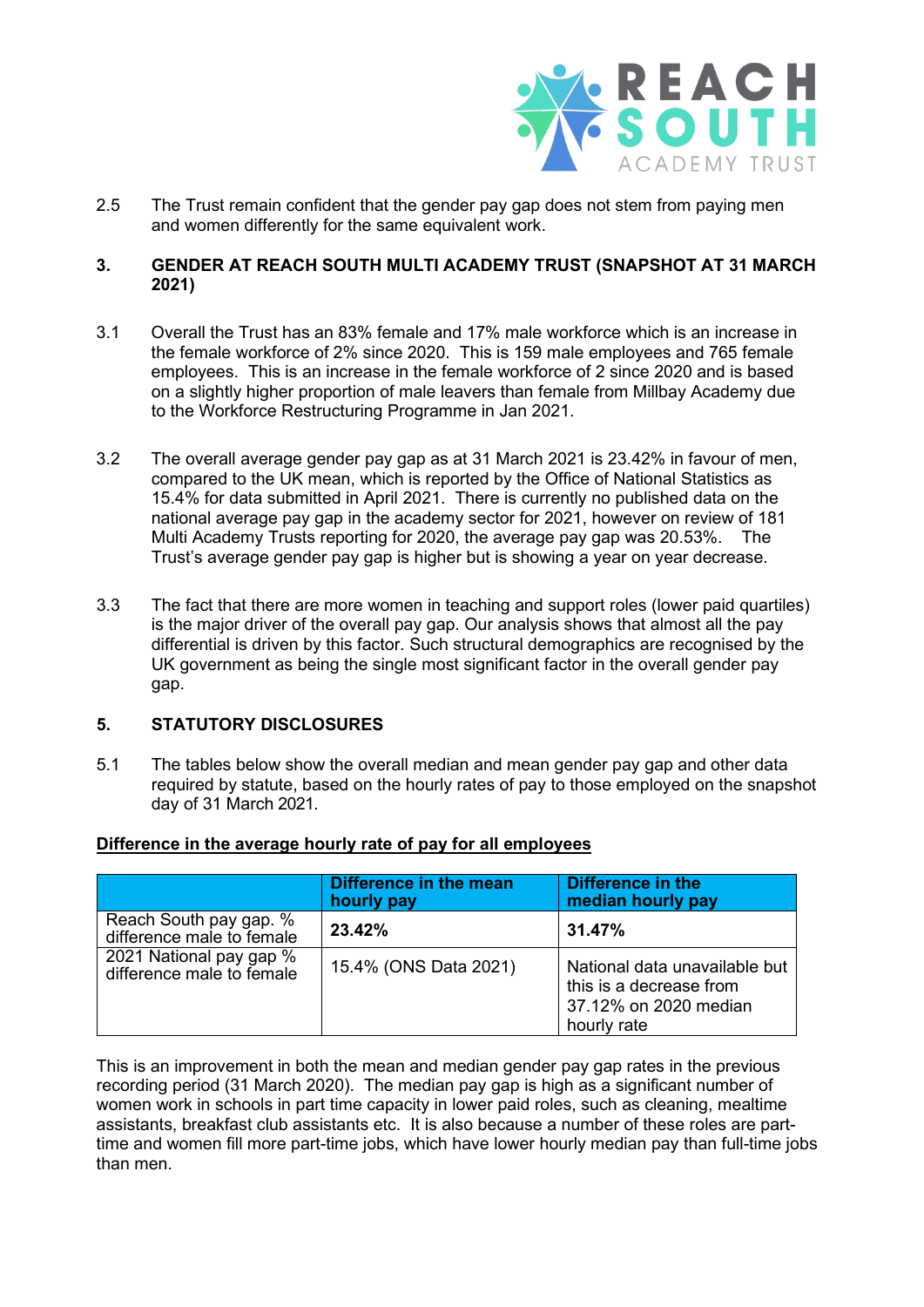

# **5.2 No bonuses were paid to employees for the reporting period.**

### **Proportion of male and female employees according to quartile pay bands**

|                                                            | <b>Quartile 1</b><br>Lower | <b>Quartile 2</b><br><b>Lower Middle</b> | <b>Quartile 3</b><br><b>Upper Middle</b> | <b>Quartile 4</b><br><b>Upper</b> |
|------------------------------------------------------------|----------------------------|------------------------------------------|------------------------------------------|-----------------------------------|
| Males (% males to<br>all employees in<br>each quartile)    | 8                          | 9                                        | 28                                       | 25                                |
| Female (% females<br>to all employees in<br>each quartile) | 92                         | 91                                       | 72                                       | 75                                |
| Average pay gap -<br>difference in pay<br>(female to male) | $-7.49$                    | $-0.05$                                  | 3.35                                     | 12.13                             |

- 5.3 As can be seen from the above, the higher the quartile the greater the average pay gap in favour of men, with 12.13% average pay gap in favour of men. This is a small increase on the previous years reporting of 11.34%.
- 5.4 It is interesting to note that the first and second quartiles are showing a small gender pay gap in favour of women which shows that amongst the lower quartile women have higher paying jobs than the men however, in the upper quartile men have higher paid jobs than women.
- 5.4 In all quartiles the Trust has a higher proportion of women. This illustrates that the overall pay gap is a result of a men being in higher paid jobs than women.

# **6. HOW DOES OUR PAY GAP COMPARE TO OTHERS?**

6.1 Our mean average gender pay gap is 23,42% in favour of men. The national average gender pay gap is 15.4%. Our gender pay gap is higher than the national average.

## **7. MANAGEMENT RESPONSE**

- 7.1 The Trust has considered its data on gender and pay rates, noting that the reasons for pay differentials are almost entirely due to types of occupation, make-up of the workforce with more women in lower paid and part-time roles.
- 7.2 The data demonstrates that women have equal opportunity to men in securing senior roles within the Trust at the highest level. However, the Trust also recognise that there are significantly higher proportions of women working in support roles (within the lower quartiles). This may be as a consequence of e.g. having and caring for children which can change what is wanted from a job – (nb. see data from the Office from National Statistics, which confirms this as an issue).
- 7.3 The Trust seeks to maximise opportunities for all employees, regardless of gender, through inclusive flexible working approaches, recruitment processes and training and development opportunities which apply at all organisational levels.
- 7.4 The Trust recognises that further work is required to address the differentiation in the highest quartile, as it shows there is still a sizeable pay gap between men and women of 12.13% and also takes into account that there has been a small increase since 2020.